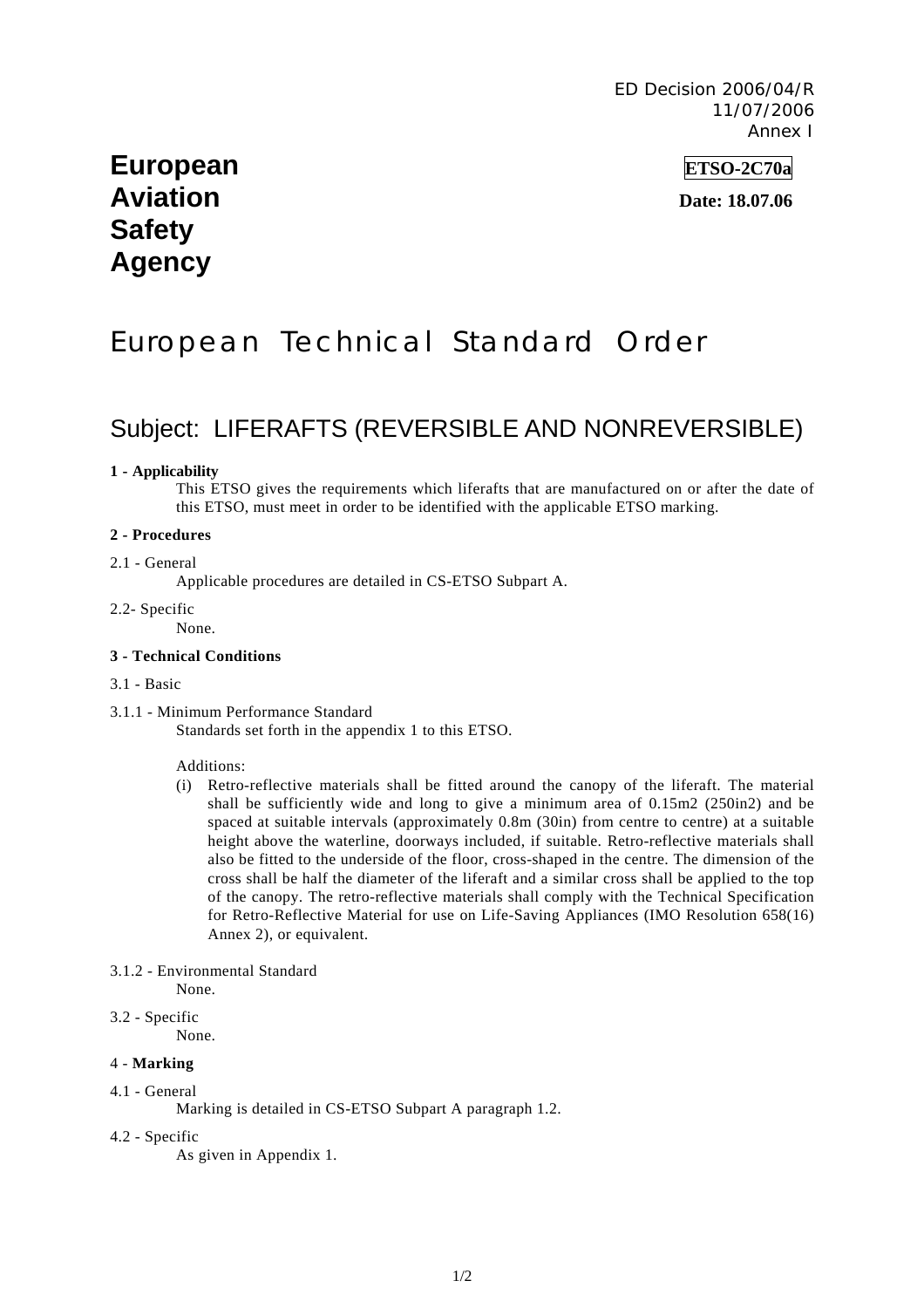#### **5 - Availability of Referenced Document**

See CS-ETSO Subpart A paragraph 3.

Federal Test Method Standard No. 191A may be obtained (or purchased) from the General Services Administration, Business Service Center, Region 3, 7th and D Streets, S.W., Washington, D.C. 20407.

The Specification 3AA (49 CFR 178.37) or Specification 3HT (49 CFR 178.44) can be obtained from the USA Department of Transportation. (www.dot.gov)

Technical Specification for Retro Reflective Material in accordance with IMO Resolutions can be obtained from the US Coast Guard. (www.uscg.mil)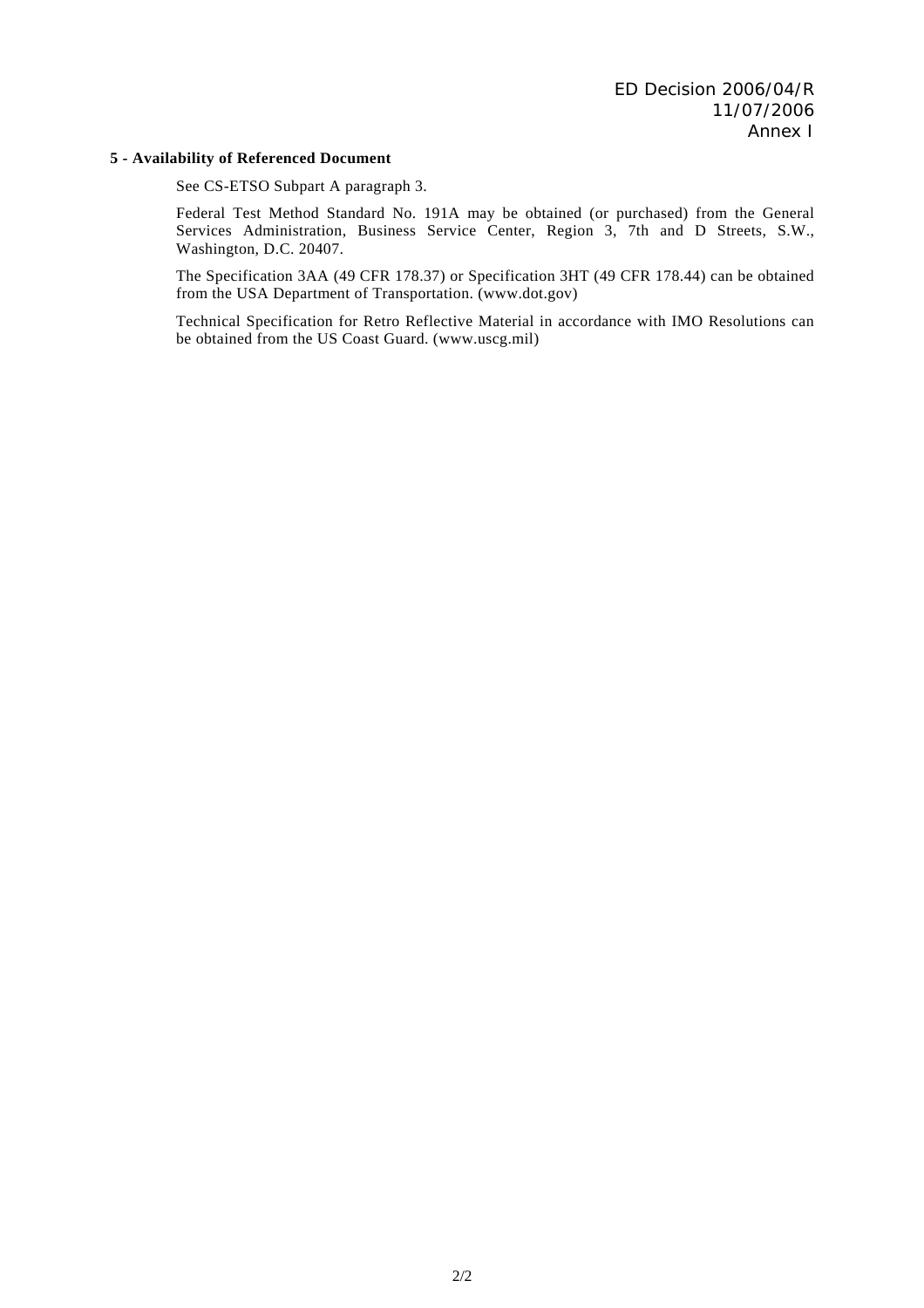### **APPENDIX 1. STANDARD FOR LIFERAFTS (REVERSIBLE AND NONREVERSIBLE)**

- 1. Purpose. This standard provides the minimum performance standards for liferafts.
- 2. Scope. This standard covers the following types of liferafts:
	- TYPE I For use in any aircraft.

```
TYPE II For use in any aircraft except for large aeroplanes (CS-25) and large
     rotorcraft (CS-29).
```
- 3. Material and Workmanship.
	- 3.1 Nonmetallic Materials.
		- 3.1.1 The finished device must be clean and free from any defects that might affect its function.
		- 3.1.2 Coated fabrics and other items, such as webbing, subject to deterioration must have been manufactured not more than 18 months prior to the date of delivery of the finished product.
		- 3.1.3 The materials must not support fungus growth.
		- 3.1.4 Coated fabrics General. Coated fabrics, including seams, subject to deterioration used in the manufacture of the devices must possess at least 90 percent of their original physical properties after these fabrics have been subjected to the accelerated ageing test specified in paragraph 6.1 of this standard. Material used in the construction of flotation chambers and decks must be capable of withstanding the detrimental effects of exposure to fuels, oils and hydraulic fluids.
			- 3.1.4.1 Strength. Coated fabrics used for these applications must conform to the following minimum strengths after ageing:

 Tensile Strength (Grab Test) Warp 33 N/mm (190 pounds/inch) Fill 33 N/mm (190 pounds/inch)

 Tear Strength Trapezoid Test: 2.3 x 2.3 N/mm minimum (13 x 13 pounds/inch); or Tongue Test: 2.3 x 2.3 N/mm minimum (13 x 13 pounds/inch)

3.1.4.2 Adhesion. In addition to the requirements of 3.1.4.1, coated fabrics must meet the following minimum strengths after ageing:

> Ply Adhesion - 0.9 N/mm width at  $21 \pm 1$ °C at a pull of 50 to 65 mm/minute (5 pounds/inch width at  $70 \pm 2$  degrees F at a pull of 2.0 to 2.5 inches/minute)

 Coat Adhesion - 0.9 N/mm width at  $21 \pm 1$ °C at a pull of 50 to 65 mm/minute (5 pounds/inch width at  $70 \pm 2$  degrees F at 2.0 to 2.5 inches/minute)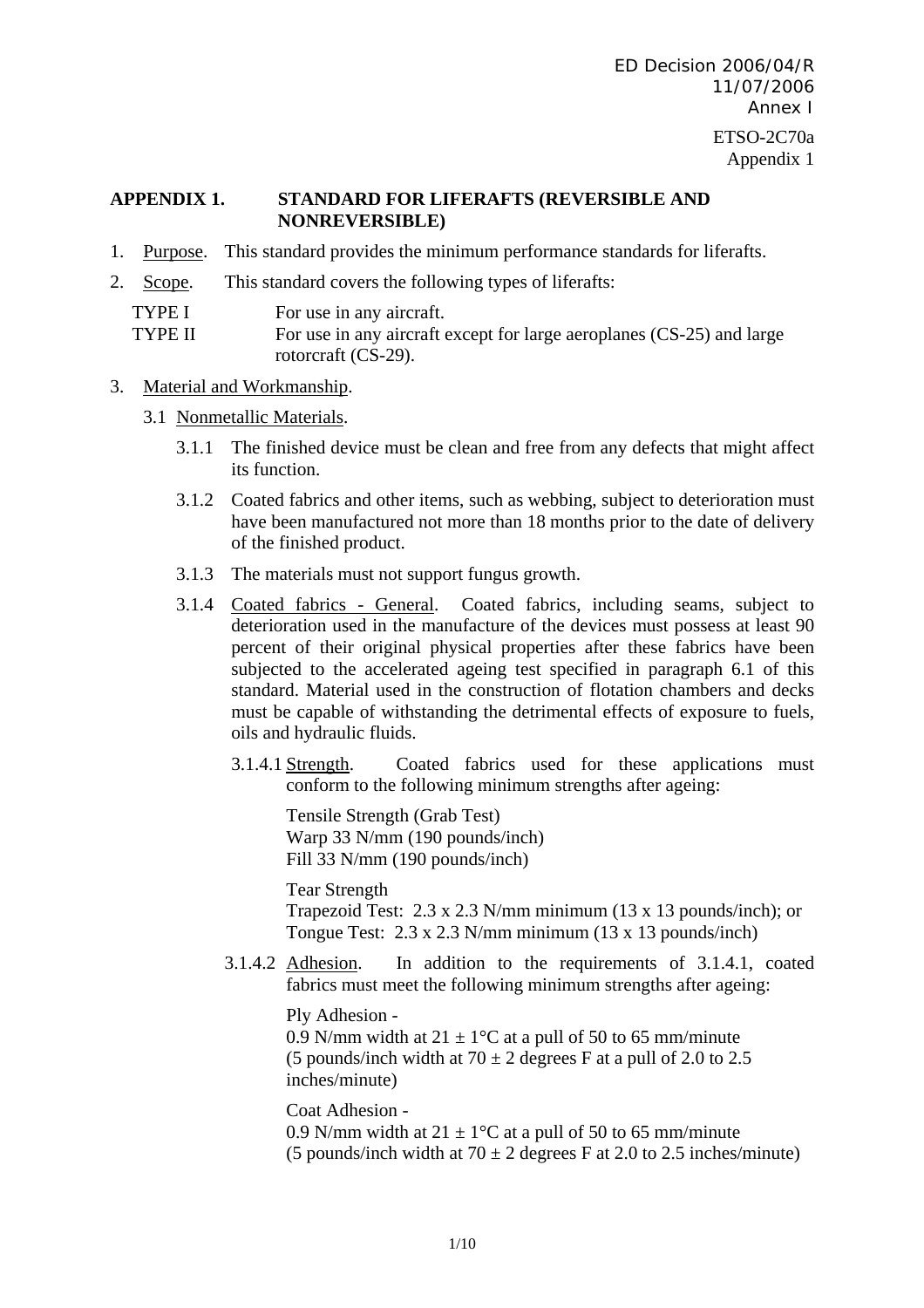ETSO-2C70a Appendix 1

- 3.1.4.3 Permeability. For coated fabrics used in the manufacture of inflation chambers, the maximum permeability to helium (Permeability Test Method) may not exceed 10 liters per square meter in 24 hours at 25°C (77 degrees F), or its equivalent using hydrogen. The permeameter must be calibrated for the gas used. In lieu of this permeability test, an alternate test may be used provided the alternate test has been approved by the Agency.
- 3.1.5 Seam Strength and Adhesives. Cemented or heat sealable seams used in the manufacture of the device must meet the following minimum strength requirements:

 Shear Strength (Seam Shear Test Method) – 30.6 N/mm width at 24°C (175 pounds/inch width at 75 degrees F); 7.0 N/mm width at 60°C (40 pounds/inch width at 140 degrees F)

 Peel Strength (Peel Test Method) - 0.9 N/mm width at 21°C (5 pounds/inch width at 70 degrees F)

- 3.1.6 Seam Tape. If tape is used for seam reinforcement or abrasion protection of seams or both, the tape must have minimum breaking strength (Grab Test Method) of 7 N/mm width (40 pounds/inch width) in both the warp and fill directions. When applied to the seam area, the adhesion strength characteristics must meet the seam strength requirements in paragraph 3.1.5.
- 3.1.7 Canopy. Fabrics used for this purpose must be waterproof and resistant to sun penetration, and must not affect the potability of collected water, and must meet the following minimum requirements in the applicable tests prescribed in paragraph 6.1 of this standard, except that in lieu of meeting the tensile strength requirements, a fabricated canopy may be demonstrated to withstand 65 km/h (35-knot) winds and 96 km/h (52-knot) gusts:

 Tensile Strength (Grab Test) Warp 13 N/mm (75 pounds/inch) Fill 13 N/mm (75 pounds/inch)

 Tear Strength Trapezoid Test: 0.7 x 0.7 N/mm (4 x 4 pounds/inch); or Tongue Test: 0.7 x 0.7 N/mm (4 x 4 pounds/inch)

 Coat Adhesion of Coated Fabrics 0.6 N/mm width at  $21 \pm 1$ °C at a separation rate of 50 to 65 mm/minute (3.5 pounds/inch width at  $70 \pm 2$  degrees F at a separation rate of 2.0 to 2.5 inches/minute)

3.1.8 Flammability. The device (including carrying case or stowage container) must be constructed of materials which meet CS 25.853, as follows:

Type I rafts must meet CS 25 Appendix F Part 1 a(ii)

Type II rafts must meet CS 25 Appendix F Part 1 a(v)

3.2 Metallic Parts. All metallic parts must be made of corrosion-resistant material or must be suitably protected against corrosion.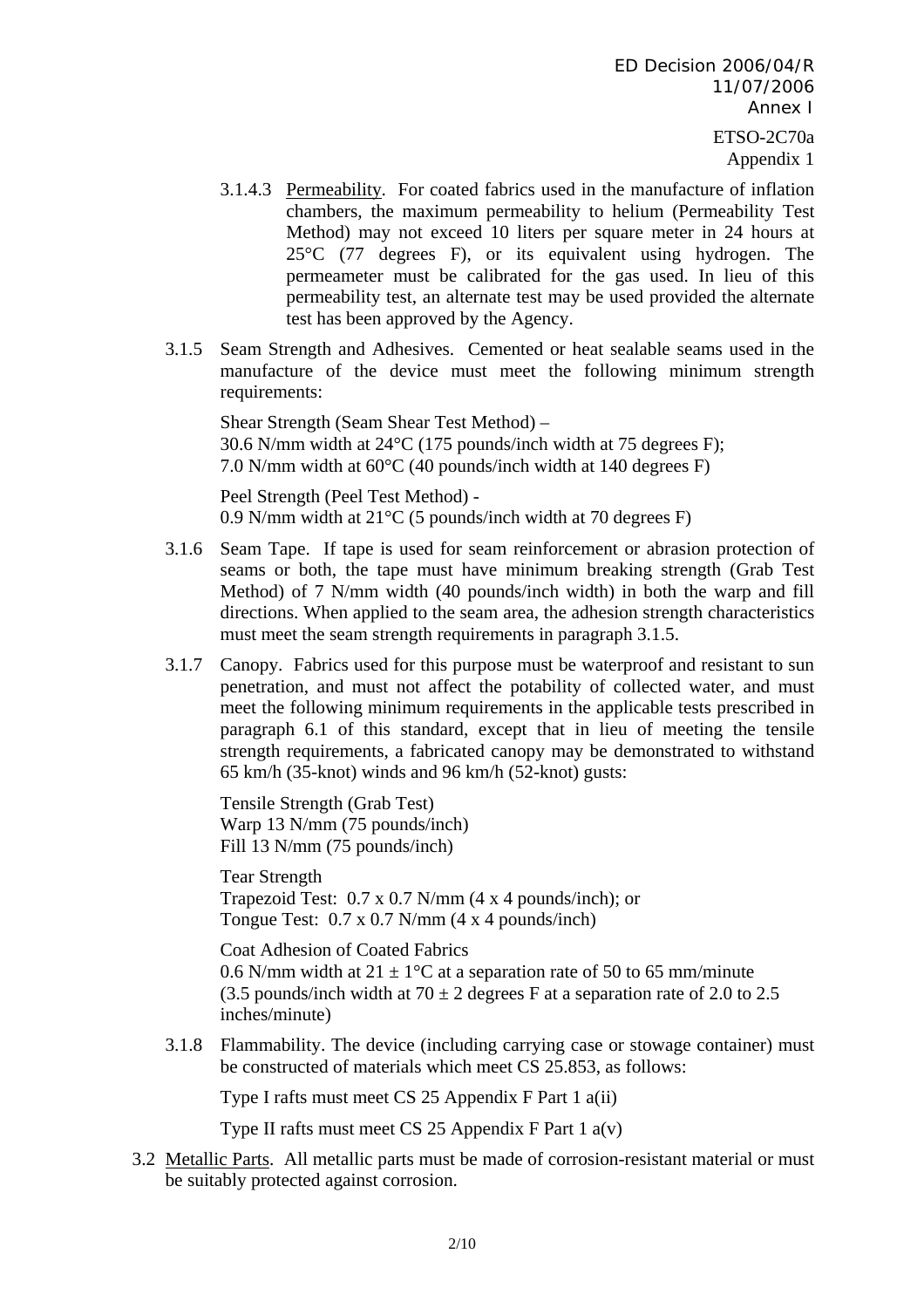- 3.3 Protection. All inflation chambers and load carrying fabrics must be protected in such a manner that nonfabric parts do not cause chafing or abrasion of the material in either the packed or the inflated condition.
- 4. Design and Construction.
	- 4.1 Capacity. The rated and overload capacities of a life raft must be based on not less than the following usable sitting areas on the deck of the life raft:

Rated Capacity 0.33 m2/person (3.6 feet2/person)

Overload Capacity 0.22 m2/person (2.4 feet2/person)

- 4.1.1 Capacity, Alternate Rating Methods. In lieu of the rated capacity as determined by paragraph 4.1 of this standard, one of the following methods may be used:
	- 4.1.1.1 The rated capacity of a Type I or Type II liferaft may be determined by the number of occupant seating spaces which can be accommodated within the occupiable area exclusive of the perimeter structure (such as buoyancy tubes) without overlapping of the occupant seating spaces and with the occupant seating spaces located to provide each occupant with a back support of not less than 200mm (8 inches) high. The occupant seating spaces may not be less than the following size:

1000mm (39.4 inches)





- 4.1.1.2 The rated capacity of a Type I or Type II liferaft may be determined on the basis of a controlled pool or fresh water demonstration which includes conditions prescribed under paragraph 6.2.3 of this standard and the following:
	- 4.1.1.2.1 The sitting area on the liferaft deck may not be less than 0.28 m2 (3 square feet) per person.
	- 4.1.1.2.2 The liferaft must have a back support for each occupant of not less than 373mm (14.7 inches) wide and 200 mm (8 inches) high.
	- 4.1.1.2.3 At least 30 percent but no more than 50 percent of the participants must be female.
	- 4.1.1.2.4 Except as provided below, all participants must select their sitting space without outside placement assistance. Instructions, either identified on the raft or announced prior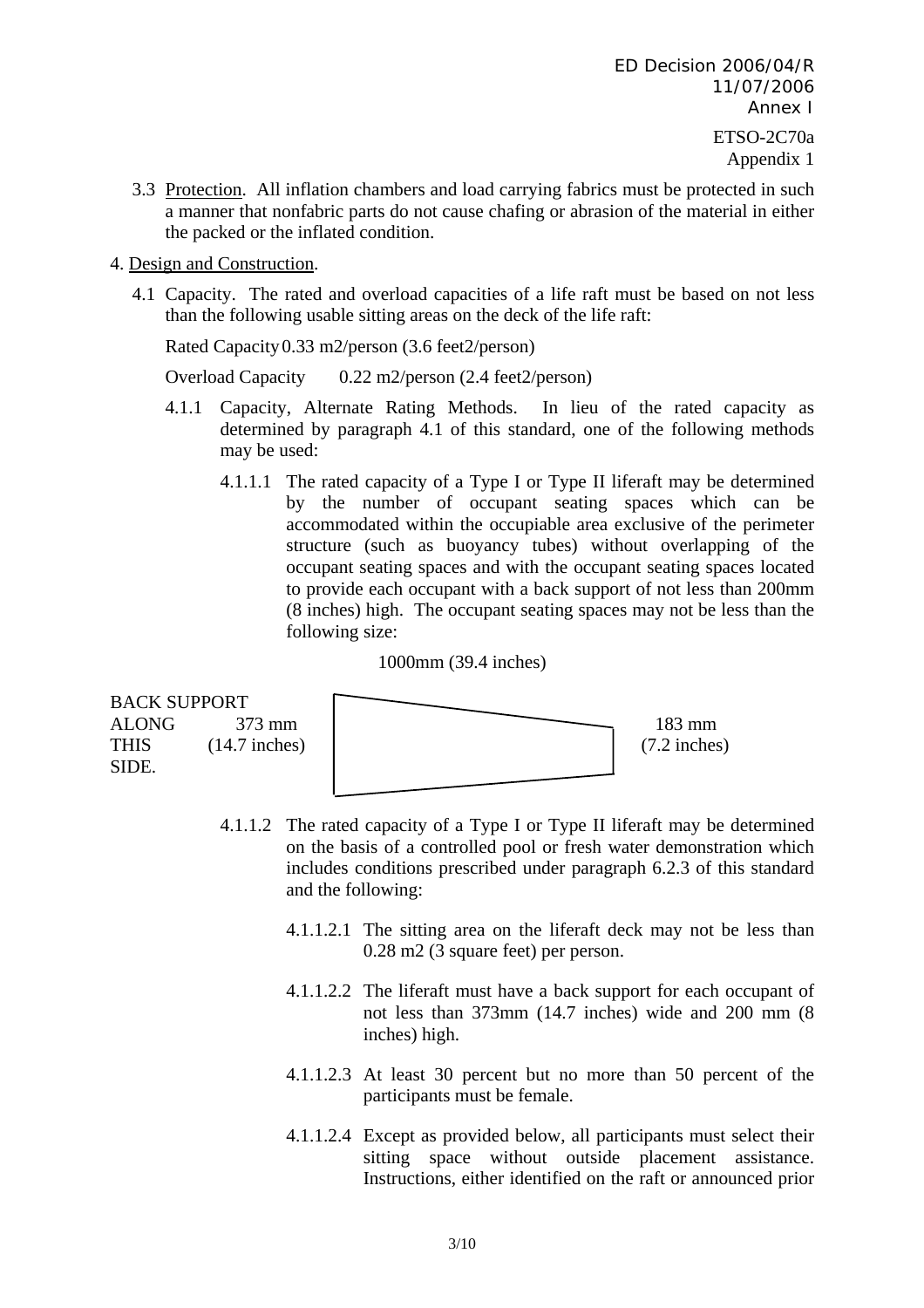ED Decision 2006/04/R 11/07/2006 Annex I ETSO-2C70a

Appendix 1

to the demonstration, may be used informing that each participant should have a back support. A raft commander, acting in the capacity of a crewmember, may direct occupant seating to the extent necessary to achieve reasonable weight distribution within the raft.

- 4.1.1.2.5 All participants must not have practiced, rehearsed, or have had the demonstration procedures described to them within the past 6 months.
- 4.2 Buoyancy. An average occupant weight of not less than 77 kg (170 pounds) must be used in all applicable calculations and tests specified herein. In tests, ballast in the form of sand bags or equivalent may be used to achieve the 77 kg (170 pound) average, provided the appropriate weight distribution within the raft is maintained.
	- 4.2.1 Type I Liferaft. Buoyancy must be provided by two independent buoyancy tubes each of which, including the raft floor, must be capable of supporting the rated and overload capacities in fresh water if the other tube is deflated. The liferaft loaded to its rated capacity must have a freeboard of at least 300 mm (12 inches) with both buoyancy tubes at minimum operating pressure. The liferaft loaded to its rated capacity with the critical tube deflated and the remaining tube at minimum operating pressure must have a freeboard of at least 150 mm (6 inches). The liferaft loaded to its overload capacity with the critical tube deflated must have a measurable freeboard.
	- 4.2.2 Type II Liferaft. When single tube construction is used to provide the buoyancy, internal bulkheads must divide the flotation tube into at least two separate chambers such that the liferaft will be capable of supporting the rated number of occupants out of fresh water in the event that one chamber is deflated. The complete liferaft loaded to its rated capacity must have a freeboard of at least 150 mm (6 inches).
- 4.3 Inflation. The inflation system must be arranged so that failure of one inflatable chamber or manifold will not result in loss of gas from the other chambers. The inflation equipment must be located so as not to interfere with boarding operation. Components of the inflation system must meet the USA Department of Transportation Specification 3AA (49 CFR 178.37) or Specification 3HT (49 CFR 178.44) in effect May 30, 1976, as applicable, or an equivalent approved by the Agency. The inflation system must be constructed to minimize leakage due to back pressure after inflation. If an air aspirator system is used, the system must be constructed either to prevent the ingestion of foreign objects or to prevent failure or malfunction as a result of ingestion of small foreign objects. For Type I liferafts, there must be an independent inflation source for each primary flotation tube, except that there may be a single inflation source for all flotation tubes if data substantiating the reliability of the single inflation source is approved by the Agency.
- 4.4 Liferaft Canopy. A canopy must be packed with or attached to the raft. The erected canopy must be capable of withstanding 65 km/h (35-knot winds) and 96 km/h (52-knot) gusts in open water. The canopy must provide adequate headroom and must have provision for openings 180 degrees apart. Means must be provided to make the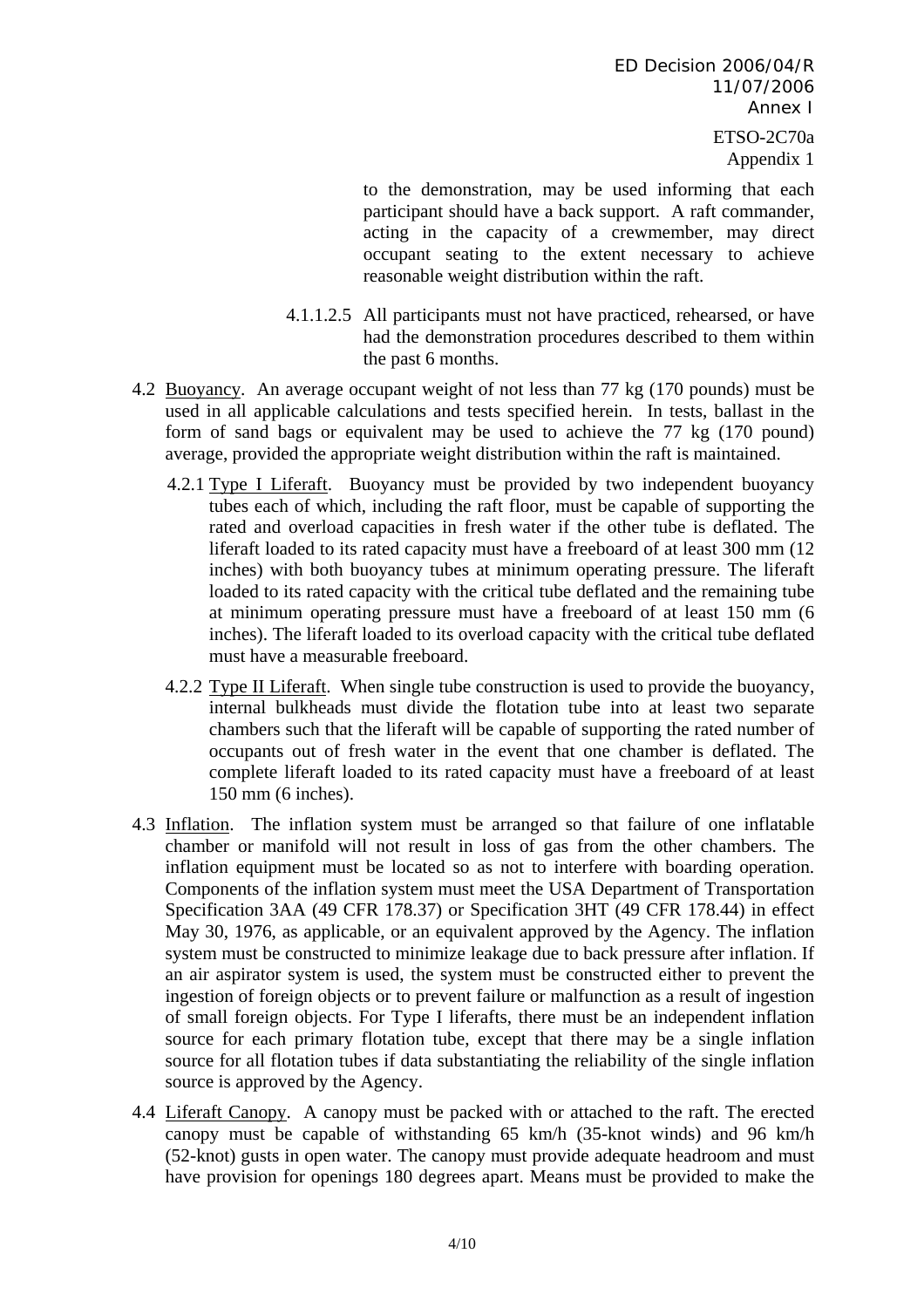Appendix 1

openings weathertight. If the canopy is not integral with the raft, it must be capable of being erected by occupants following conspicuously posted, simple instructions. It must be capable of being erected by one occupant of an otherwise empty raft and by occupants of a raft filled to rated capacity. For a reversible raft, attachment provisions must be installed to permit the canopy to be installed on either side of the raft.

- 4.5 Capsize Resistance. There must be water pockets or other means to provide capsize resistance for an empty or lightly loaded raft.
- 4.6 Boarding Aids. For Type I liferafts, boarding aids must be provided at two opposing positions on the raft. One boarding aid is sufficient for a Type II liferaft. Boarding aids must permit unassisted entry from the water into the unoccupied raft and must not at any time impair either the rigidity or the inflation characteristics of the raft. Puncturing of inflatable boarding aids must not affect the buoyancy of the raft buoyancy chambers. Boarding handles and/or stirrups used in conjunction with the boarding aids must withstand a pull of 2200 N (500 pounds).
- 4.7 Righting Aids. Means must be provided to right a nonreversible liferaft if it inflates in an inverted position. The means provided for righting must be such that they may be used by one person in the water.
- 4.8 Lifeline. A nonrotting lifeline of contrasting color and at least 9.5 mm (3/8-inch) diameter or 19mm (3/4-inch) width must encircle the liferaft on the outside periphery so that it can be easily grasped by persons in the water. The lifeline and its attachments must be capable of withstanding a minimum load of 2200 N (500 pounds) and must not interfere with the liferaft inflation.
- 4.9 Grasp Line. A grasp line, meeting the size and strength requirements for the lifeline, must be provided with sufficient slack for use by liferaft occupants to steady themselves when seated on the liferaft deck with their backs to the main flotation  $tube(s)$ .
- 4.10 Color. The color of the liferaft's surfaces, including the canopy surface, visible from the air must be an International Orange-Yellow or an equivalent high visibility color.
- 4.11 Placards. Suitable placarding must be provided in contrasting colors in waterproof paint which is not detrimental to the fabric, that denotes use and location of the inflation systems, raft equipment, boarding aids, and righting aids. For reversible rafts, placement of the placarding must take into account usage of either side of the raft. The letters used for such placarding must be at least 50 mm (2 inches) high except that details and miscellaneous instructions may be of smaller lettering. Applicable placarding must take into account persons boarding or righting the raft from the water.
- 4.12 Lights. One or more survivor locator lights must be provided that are approved under ETSO-C85a. The lights must be automatically activated upon raft inflation in the water, and visible from any direction by persons in the water.
- 4.13 Raft Sea Performance. The raft must meet the seaworthiness requirements in 6.2.3.2 and must be capable with its equipment of withstanding a saltwater marine environment for a period of at least 15 days.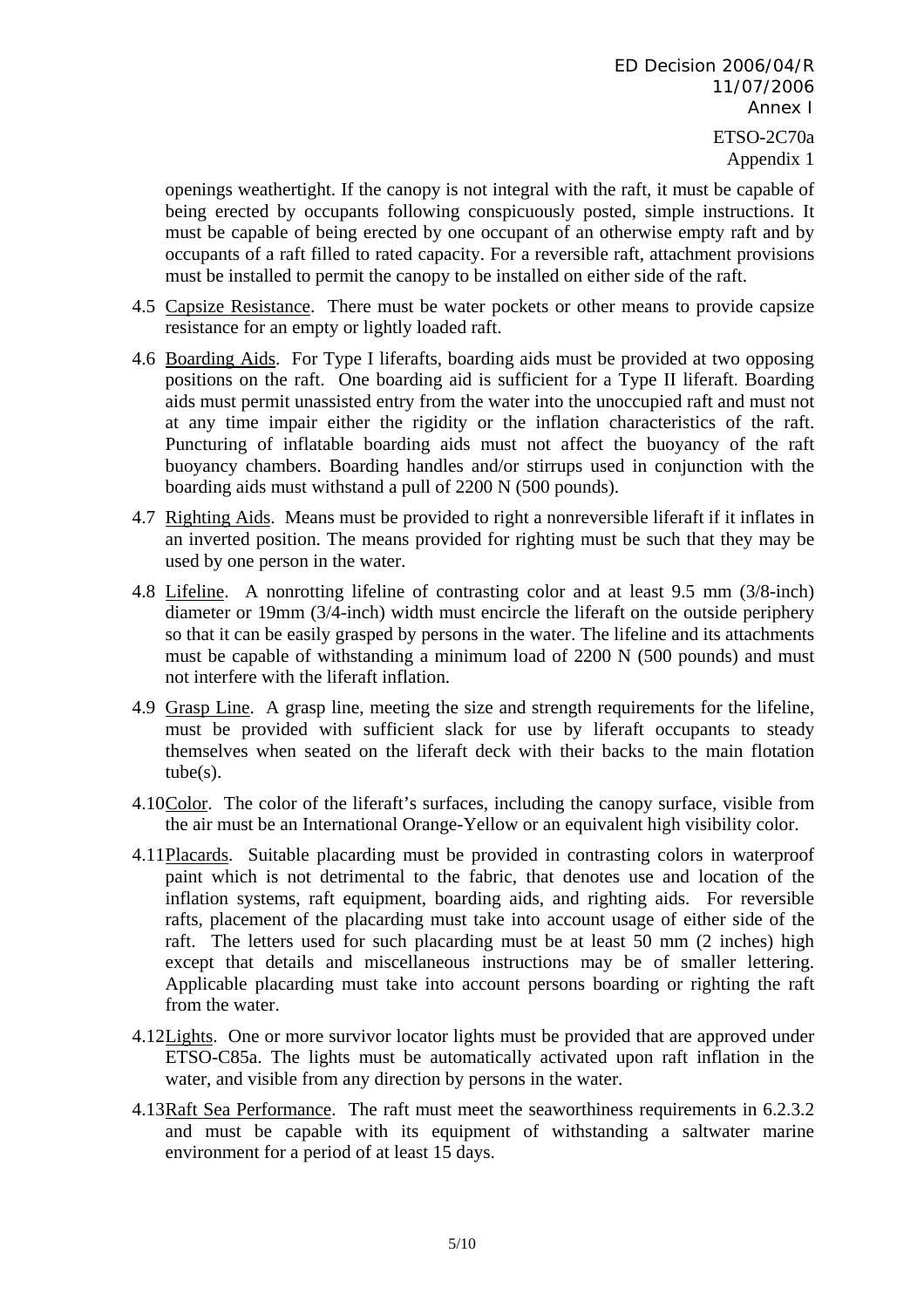- 5. Liferaft Equipment. All lines must be suitably stowed and secured to prevent entanglement during launching/inflation of a liferaft.
	- 5.1 Mooring Line. A nonrotting mooring line at least 6m (20 feet) in length must be attached at one end to the raft, with the remainder of the line held flaked to the carrying case (See 5.2). The mooring line must be capable of keeping the raft, loaded to maximum rated capacity, attached to a floating aircraft, and not endanger the raft or cause the raft to spill occupants if the aircraft sinks. The line may be equipped with a mechanical release linkage. The breaking strength of the line must be at least 2200 N (500 pounds), or 40 times the rated capacity of the raft, whichever is greater, but need not exceed 4450 N (1,000 pounds).
	- 5.2 Liferaft Launching Equipment. A parachute ripcord grip and retaining pocket must form the primary inflation control. The ripcord grip or the attached static mooring line must be provided with means for attachment to the aircraft. If the ripcord grip is designed to attach to the aircraft, its strength may not be less than that of the static mooring line. The position of the ripcord grip must be standardized. When facing the release end of the carrying case, the center line of the ripcord grip retaining pocket must lie at 45 degrees in the right upper quadrant of the end section. The outermost extremity of the ripcord grip may not extend beyond the outer margin of the carrying case. The line attached to the ripcord grip must serve both to retain the liferaft and to actuate the gas release(s). The tension required to withdraw the static mooring line and to actuate the gas release mechanism(s) must be between 90 N and 135 N (20 and 30 pounds). The strength of the gas release mechanism(s), its fittings, and its attachments may not be less than 445 N (100 pounds).
	- 5.3 Sea Anchor. A sea anchor, or anchors, or other equivalent means must be provided to maintain the raft, with rated capacity and canopy installed, on a substantially constant heading relative to the wind and have the ability to reduce the drift to 4 km/h (2 knots) in 31 to 50 km/h (17 to 27-knot) winds. Unless analysis and/or test data substantiating the adequacy of a lower breaking strength is approved by the Agency, the line securing a sea anchor to the raft must have a breaking strength of 2200 N (500 pounds) or 40 pounds time the rated capacity of the raft, whichever is greater. The attachment of the line to the raft must be capable of withstanding a load of 1.5 times the line-rated strength without damaging the raft. The line must be at least 7.6 m (25 feet) in length and must be protected to prevent it from being cut inadvertently by raft occupants.
	- 5.4 Heaving-Trailing Line. At least one floating heaving-trailing line not less than 23 m (75 feet) in length for Type I rafts and not less than 10.6 m (35 feet) in length for Type II rafts, and at least 1100 N (250 pounds) strength, must be located on the main flotation tube near the sea anchor attachment. The attach point of the line must withstand a pull of not less than 1.5 times the line rated strength without damage to the raft. A heaving-trailing line must be accessible in any inflated position of a reversible liferaft.
	- 5.5 Emergency Inflation. Means readily accessible to occupants of the raft, and having a displacement of at least 0.5 litres (32 cubic inches) per full stroke, must be provided to manually inflate and maintain chambers at minimum operating pressure. Manual inflation valves, with a nonreturn opening adequate for the size and capacity of the inflation means, must be located to permit inflation of all chambers. The location must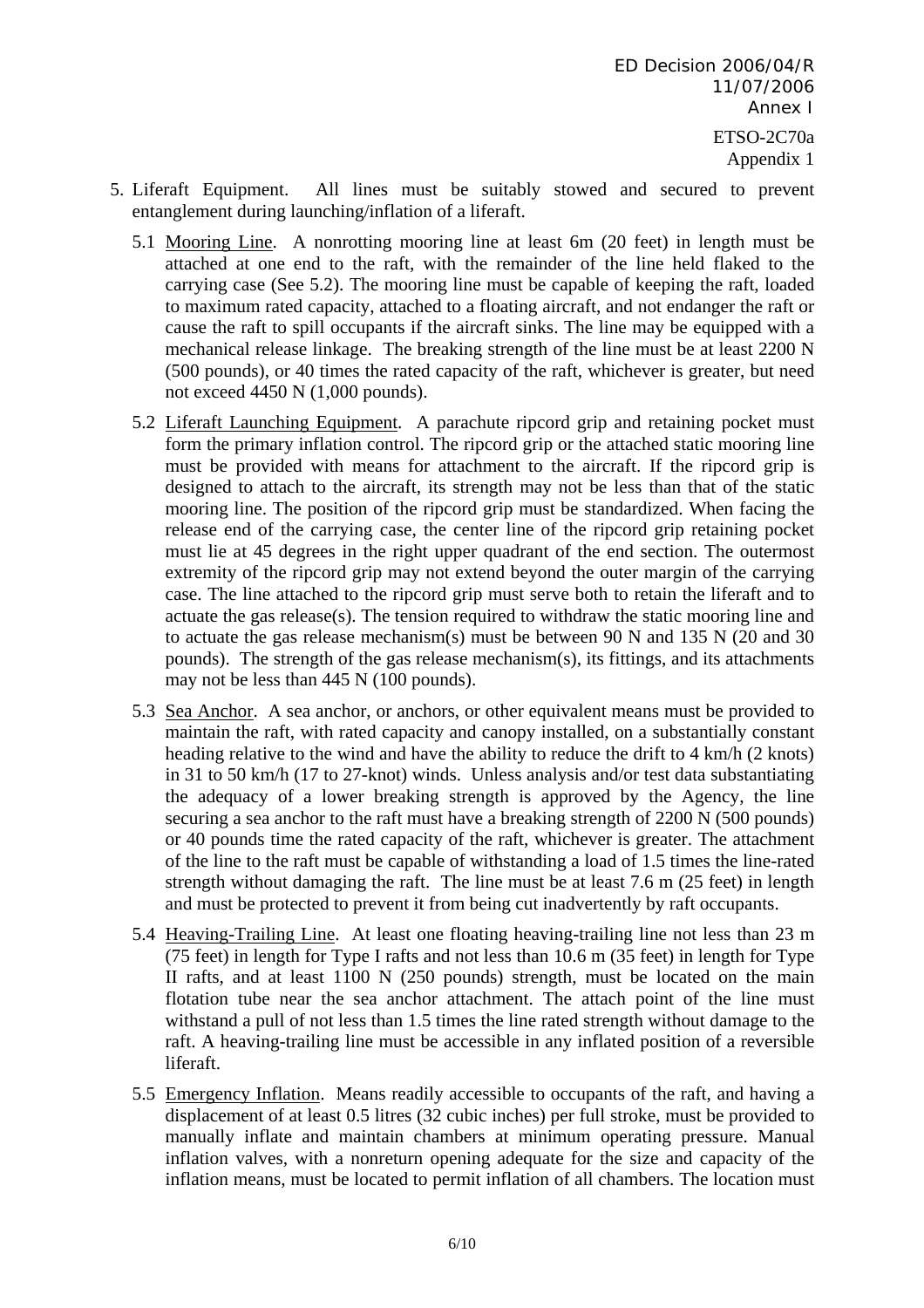take into consideration occupancy of each side of reversible raft. The inflation means and valves must have provisions to prevent inadvertent removal and loss when either stowed or in use.

- 5.6 Accessory Case Tiedowns. Provisions must be made for tiedowns to hold any accessory case. Each accessory case tiedown must withstand a pull of 1100 N (250 pounds).
- 5.7 Carrying Case. A carrying case which meets the flammability requirement of this standard and which properly fits the packed liferaft must be provided. Carrying case materials must be of a highly visible color, be fungus proof, and be resistant to aircraft fuels and other fluids. The carrying case must provide chafe protection to the liferaft. The carrying case must be provided with easily distinguishable handles so that it may be carried by one person, carried by two persons in tandem, or dragged by either end; none of these carrying operations must tend to pull the carrying case open. Each handle must be easily grasped and its strength must be at least four time the total weight of the liferaft and case. Conventional zippers may not be employed for closure. Location of and instructions for use of the inflation handle must be clearly identified and marked on the carrying case surface.
- 5.8 Knife. A hook type knife secured by a retaining line must be sheathed and attached to the raft adjacent to the point of mooring line attachment.
- 6 Tests.
	- 6.1 Material Tests. The material tests required in paragraph 3.0 of this standard must be determined in accordance with the following test method or other approved equivalent methods:

Test Method

| <b>Tests Required</b>          | Federal Test Method Standard No. 191A<br>dated July 20, 1978 | <b>Notes</b>   |
|--------------------------------|--------------------------------------------------------------|----------------|
| <b>Accelerated Age</b>         | Method 5850                                                  | Per Note $(1)$ |
| Tensile Strength (Grab Test)   | Method 5100                                                  |                |
| Tear Strength (Trapezoid Test) | Method 5136 (4)                                              |                |
| Tear Strength (Tongue Test)    | Method 5134                                                  |                |
|                                | (Alternate to Trapezoid Test See 3.1.4.1)                    |                |
| Ply Adhesion                   | Method 5960                                                  |                |
| <b>Coat Adhesion</b>           | Method 5970                                                  |                |
| Permeability                   | Method 5460 (4)                                              |                |
| Seam Shear Strength            |                                                              | Per Note $(2)$ |
| Seam Peel Strength             | Method 5960                                                  | Per Note $(3)$ |

### NOTES:

(1) Samples for the accelerated aging tests must be exposed to a temperature of  $70 \pm$  $3^{\circ}$ C (158  $\pm$  5 degrees Fahrenheit) for not less than 168 hours. After exposure, the samples must be allowed to cool to  $21 \pm 1$ °C (70  $\pm$  2 degrees Fahrenheit) for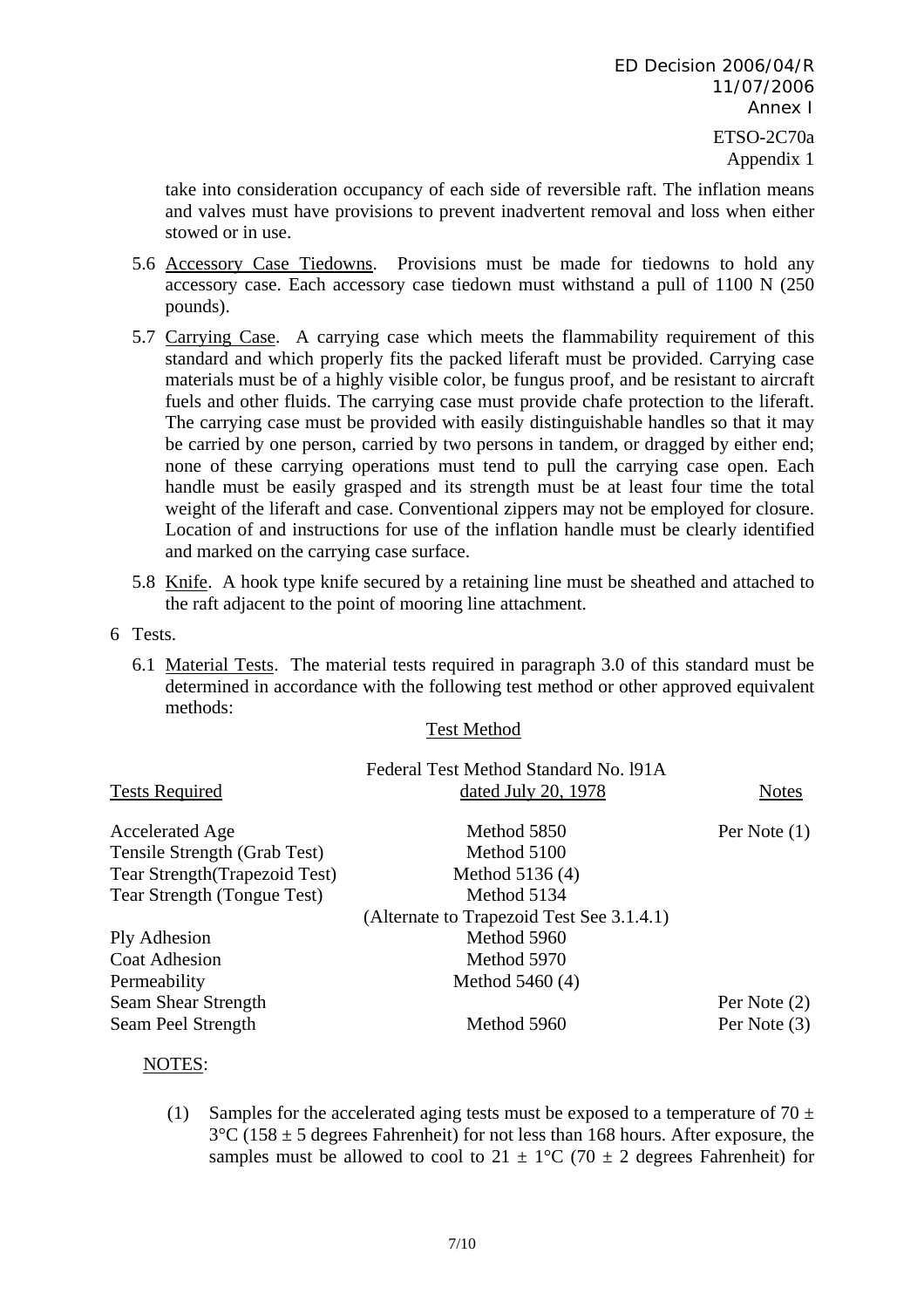Appendix 1

neither less than 16 hours nor more than 96 hours before determining their physical properties in accordance with 3.1 of this standard.

- (2) Each sample shall consist of two strips 50 mm (2 inches) maximum width by 127 mm (5 inches) maximum length bonded together with an overlap 19 mm (3/4 inches) maximum. The free ends must be placed in the testing machine described in Method 5100 and separated at a rate of  $305 \pm 13$  mm/min (12  $\pm$  0.5) inches per minute). The average value of two samples must be reported. Samples may be multilayered as required to provide adequate strength to ensure against premature material failure.
- (3) Separation rate must be 50 to 65 mm/minute (2.0 to 2.5 inches per minute).
- (4) Federal Test Method Standard No. 191 in effect December 31, 1968.
- 6.2 Liferaft Tests.
	- 6.2.1 Pressure Retention. Under static conditions and when inflated and stabilized at the nominal operating pressure, the pressure in each inflatable chamber must not fall below the minimum operating pressure in less than 24 hours. The minimum operating pressure is the pressure required to meet the minimum design buoyancy requirements of paragraph 4.2 of this standard.
	- 6.2.2 Overpressure Tests.
		- 6.2.2.1 The device must be shown by test to withstand a pressure at least 1.5 times the maximum operating pressure for at least 5 minutes without sustaining damage.
		- 6.2.2.2 At least one specimen of the inflatable device model must be shown by test to withstand a pressure at least 2 times the maximum operating pressure without failure. Devices so tested must be clearly identified.
	- 6.2.3 Functional Tests. Each liferaft model must pass the following tests:
		- 6.2.3.1 Water Tests. In either a controlled pool or fresh water, the liferaft capacity and buoyancy must be demonstrated as follows:
			- 6.2.3.1.1 Both rated and overload capacities established in accordance with the requirements of paragraph 4.1 of this standard must be demonstrated with inflation tubes at minimum operating pressure and with the critical buoyancy chamber deflated. The resultant freeboard in each case must meet the requirements of paragraph 4.2 of this standard.
			- 6.2.3.1.2 Persons used in the demonstration must have an average weight of not less than 77 kg (170 pounds). Ballast in the form of sand bags or equivalent may be used to achieve proper loading provided the appropriate weight distribution within the raft is maintained.
			- 6.2.3.1.3 Persons used in the demonstration must wear life preservers with at least one chamber inflated.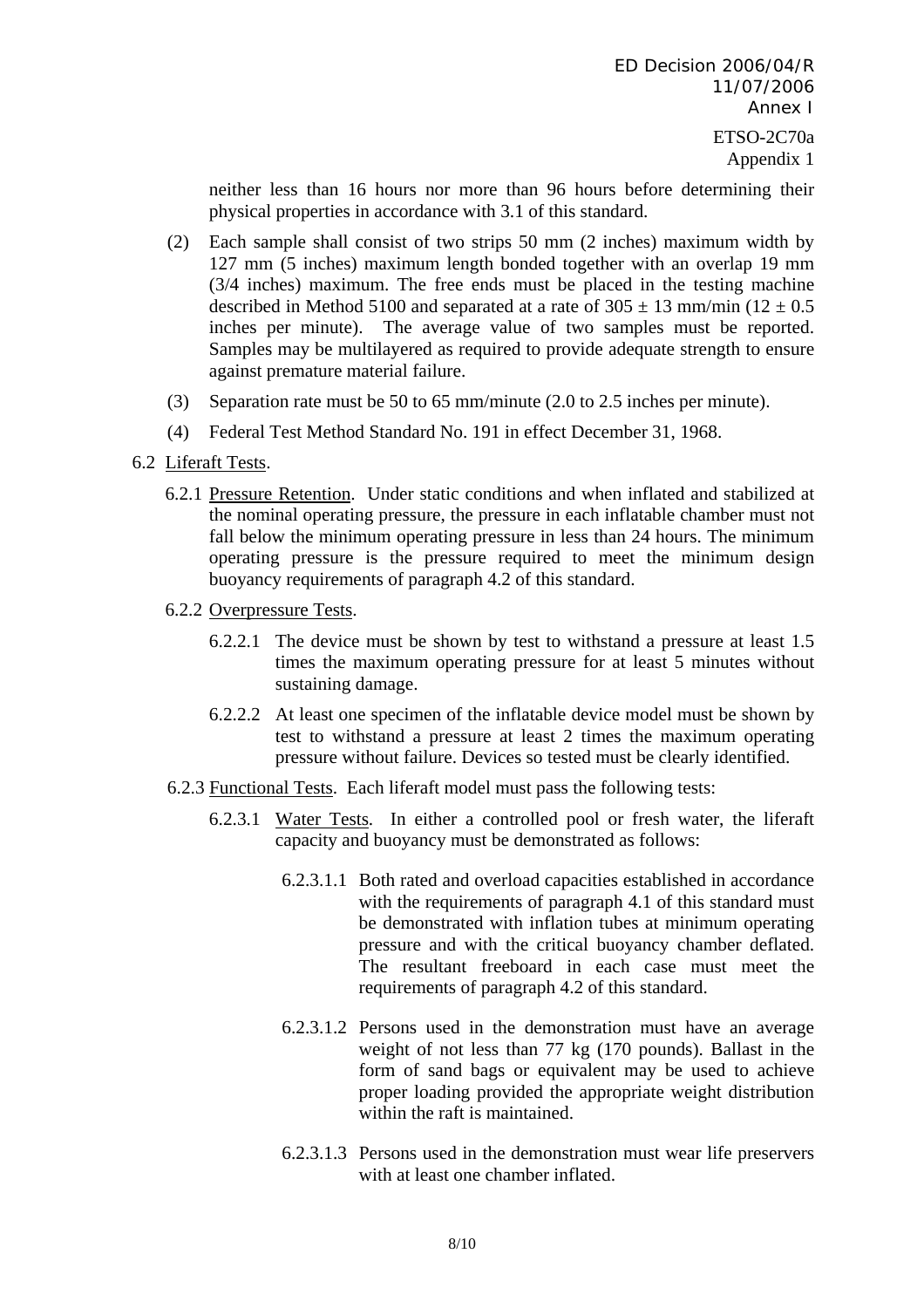- 6.2.3.1.4 The required liferaft equipment, including one emergency locator transmitter or a weight simulating a transmitter, must be aboard the liferaft.
- 6.2.3.1.5 It must be demonstrated that the raft is self-righting, or can be righted by one person in water, or while inverted can be boarded and provide flotation for the normal rated capacity.
- 6.2.3.1.6 It must be demonstrated that the boarding aids are adequate for the purpose intended and that it is possible for an adult wearing an inflated life preserver to board the raft unassisted.
- 6.2.3.2 Sea Trials. The liferaft must be demonstrated by tests or analysis, or a combination of both, to be seaworthy in an open sea condition of 31 to 50 km/h (17 to 27-knot) winds and waves of 1.8 m to 3 m (6 to 10 feet). In tests, ballast in the form of sand bags or equivalent may be used to achieve proper loading provided the appropriate weight distribution within the raft is maintained. If analysis is used, the analysis must be approved by the Agency. For this seaworthiness demonstration, the following apply:
	- 6.2.3.2.1 The liferaft must be deployed to simulate deployment from an aircraft under the most adverse wind direction and wave condition. If the liferaft is an aspirated inflated type, it must be demonstrated that water ingested during inflation will not cause the raft to fail to meet the requirement for buoyancy under rated capacity in 4.2.
	- 6.2.3.2.2 All required equipment must be aboard and the proper functioning of each item of equipment must be demonstrated.
	- 6.2.3.2.3 The canopy must be erected for a sufficient time to assess its resistance to tearing and the protection it affords. The method of erection must be shown to be accomplished by one occupant of an otherwise empty raft, and by occupants of a raft filled to rated capacity.
	- 6.2.3.2.4 The stability of the raft must be demonstrated when occupied at normal rated capacity and at 50 percent rated capacity.
- 6.2.3.3 Liferaft Drop Test. A complete liferaft package must be dropped or thrown from a height of 1.5 m (5 feet) onto a hard surface floor after which it must be inflated and meet the pressure retention requirements of paragraph 6.2.1 of this standard.